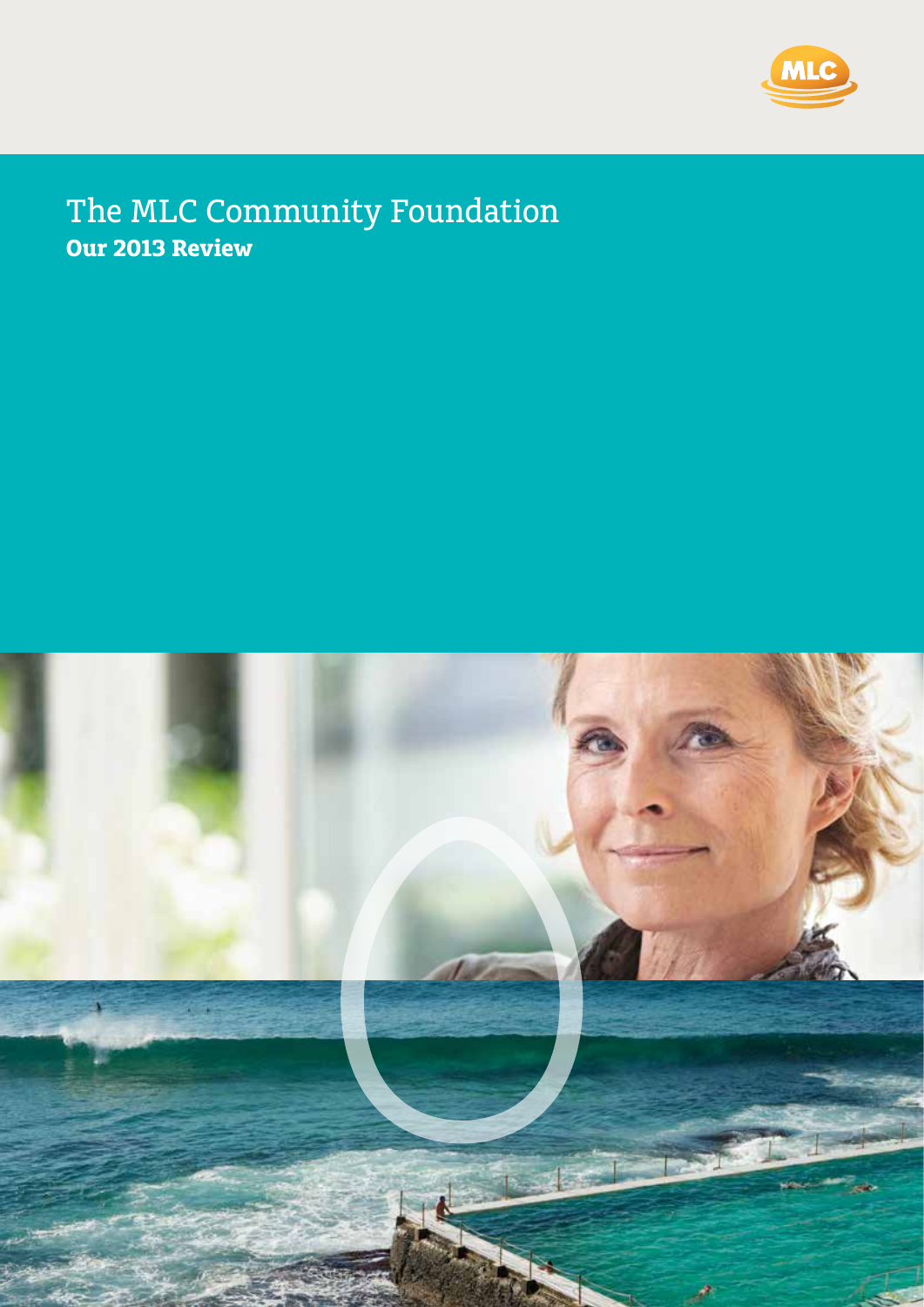**The MLC Community Foundation believes in an Australia where mental health matters and that there is hope.**

> *The health of a community starts with the health of its people.*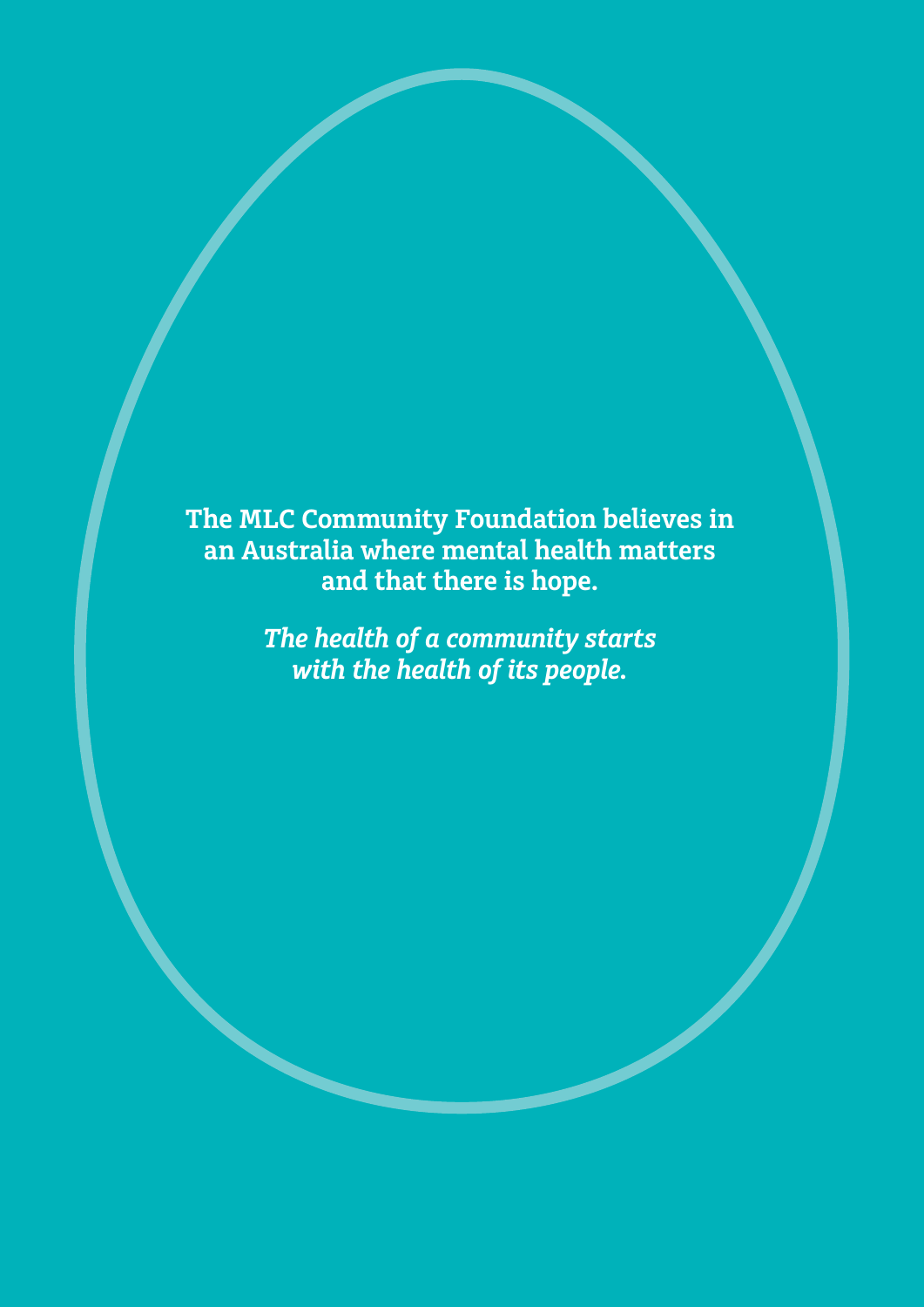| 2013: Refocusing our strategic priorities             |  |
|-------------------------------------------------------|--|
| <b>Supporting Australians, Creating opportunities</b> |  |
| <b>MLC Community Foundation</b>                       |  |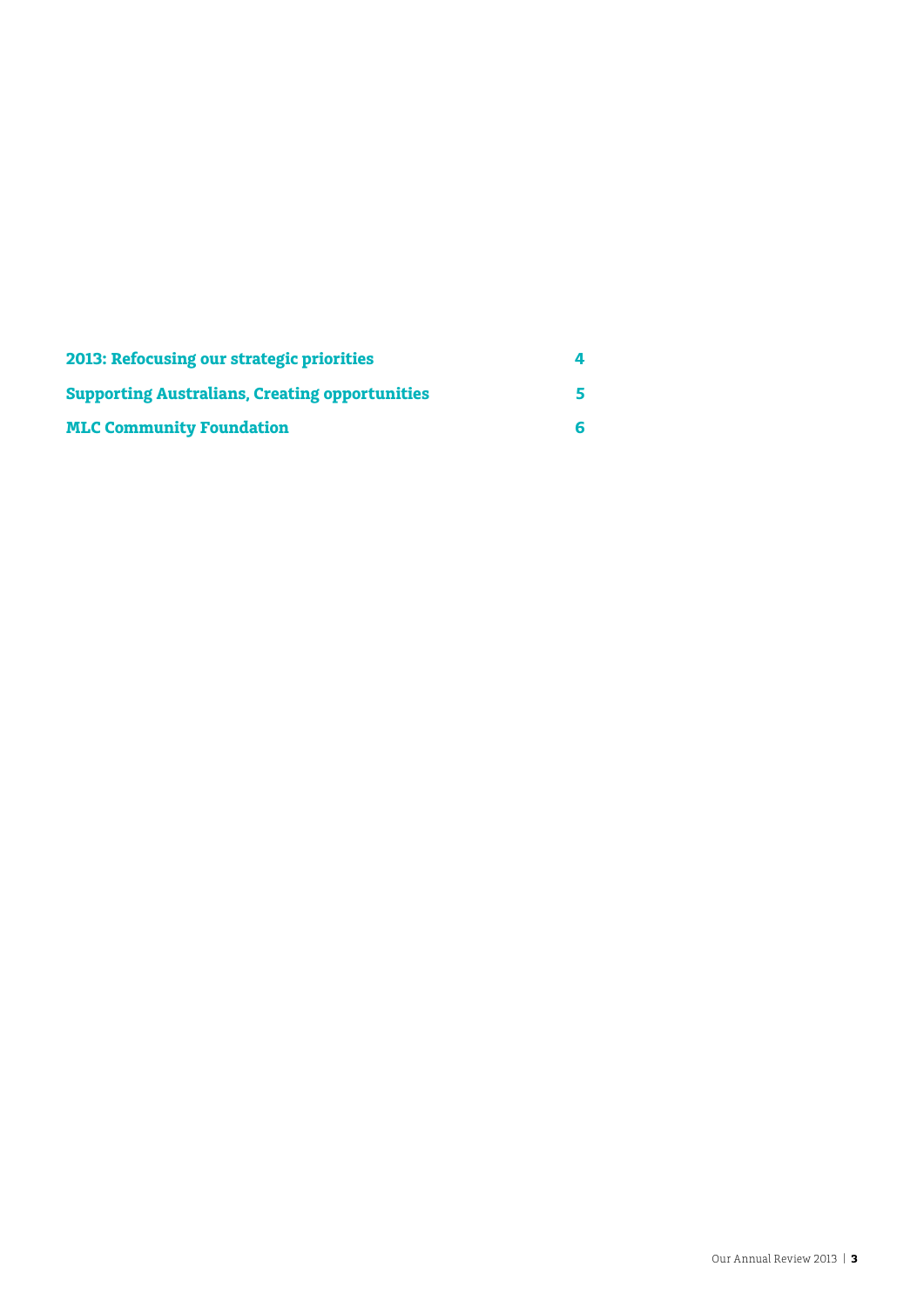# **2013: Refocusing our strategic priorities**

# During 2013, the MLC Community Foundation refocussed its strategic priorities.

The Foundation utilised the voices of experts including the Mental Health Commission and their National Mental Health Report Card to decide where to focus. Supporting an open dialogue with partners, including Lifeline Australia, also enabled the Foundation to decide which mental health outcomes had the greatest need and therefore which to invest in. This saw a shift in focus from a generalist creating or contributing to mental health programs to focussing on core social outcomes.

The Foundation embraced this philosophy to create real societal change by focussing on the following:

- Continue to be bold and brave with our strategic focus on the societal issue of mental health.
- • Create a theory of change by asking what outcomes we want to achieve and what impact they can have on Australian society.
- Create a shared capability in reporting outcomes.
- Bring leading strategic thinking from the worlds of philanthropy and corporate responsibility together (for example collective impact and social enterprise).
- Embrace an innovative focus for philanthropic funds.
- Demonstrate true collaboration and share learnings.
- Share value with NAB and corporate responsibility.

2013 saw the Foundation celebrate a \$5 million milestone, with \$5.93 million invested in 16 social purpose organisations since inception.

Now in its fifth year of operation, the Foundation celebrated major partner Lifeline and social impact partner Garvan Research Foundation, both celebrating their 50 year anniversaries.

There were a number of achievements in 2013 that are included in this Annual Review. Below are a few highlights:

- Reaching the \$5 million investment milestone.
- Extending the major partnership with Lifeline Australia for a further two years.
- Creating the theory of change called HOPE focussing on specific grant outcomes.
- The inaugural Festival of Smiles for employees was held in MLC's North Sydney Office in April 2013.
- Supporting the production of the Mental Health Council of Australia's strategic publication titled 'Perspectives'. The book represents a snapshot of an important moment for the mental health sector in Australia, a time of real and meaningful reform.
- Foundation matching during the past year reached \$122,000 from 119 individual and team based fundraising requests.

# **Luke Branagan MLC Community Foundation Manager**

#### **Lifeline Australia Chairman John Brogden welcomed the new commitment and the ongoing partnership with the MLC Community Foundation.**

"A year ago, Lifeline launched Online Crisis Support Chat, which filled a gap for Australians who have a preference for seeking help online. It will be a great comfort to the thousands of Australians who have already benefited from an online chat that this service has been assured for the next two years. One of the great benefits of Online Crisis Support Chat is that we have been able to connect with previously not catered for groups of help seekers including young people, indigenous Australians and people living in remote areas."

#### **MLC Community Foundation Chair Andrew Howard**

"The foundation had provided Lifeline with almost \$2.25 million to date, with a further \$450,000 per annum committed for the next two years."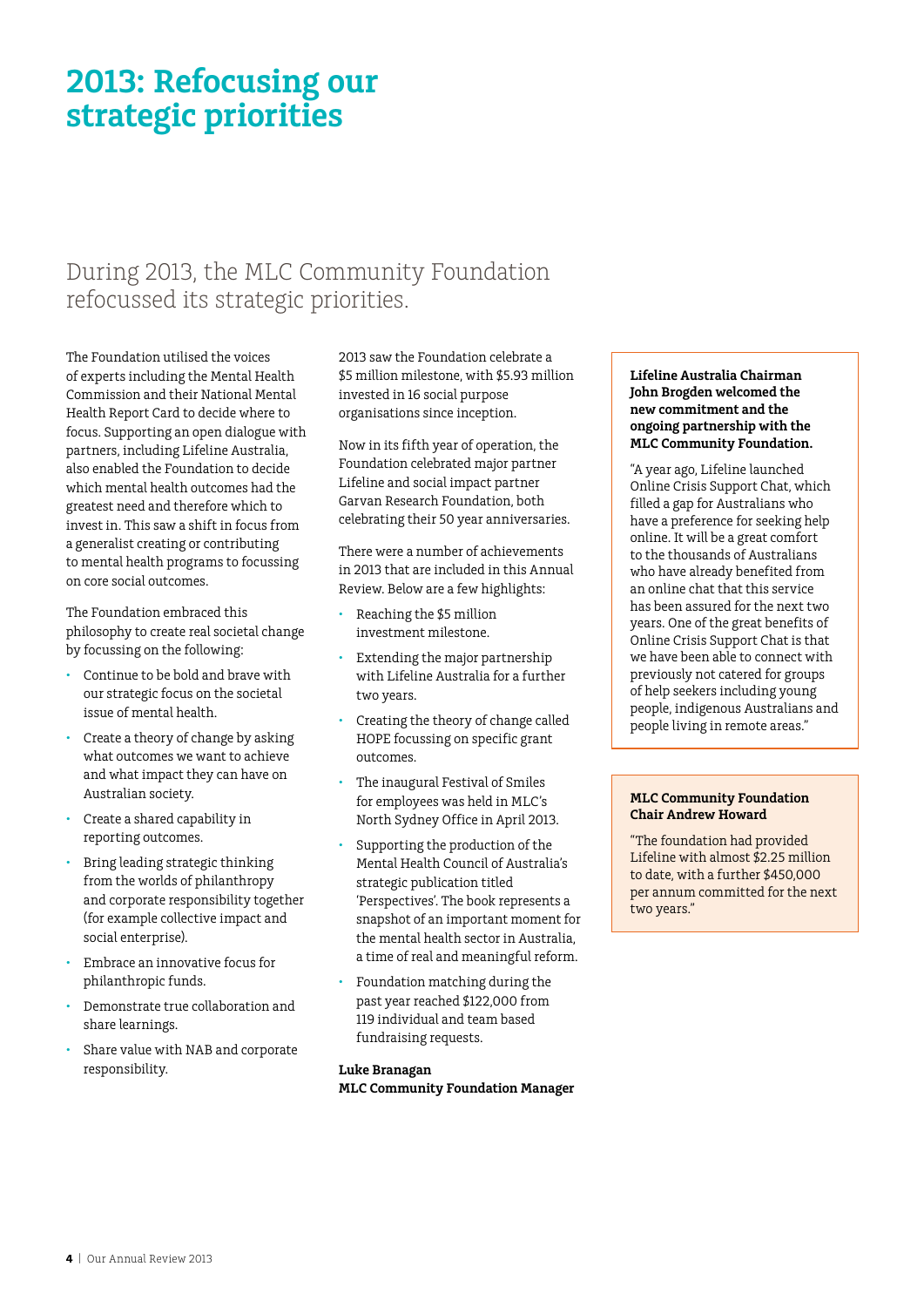# **Supporting Australians, Creating opportunities**

One in five adults or 3.2 million Australians will experience a mental health difficulty in any year.

Mental disorders account for 13.3 per cent of Australia's total burden of disease and injury and are estimated to cost the Australian economy \$20 billion annually in lost productivity and labour participation.

**12% of MLC's new Income Protection claims are due to mental health issues.**



At the MLC Community Foundation (Foundation), we believe in actively supporting the growth of vibrant and sustainable communities by investing in key areas of need.

We strive to encourage and support our employee's active engagement in community activities and to address one of the most critical issues within Australian society, mental health. The Foundation's focus on mental health acknowledges the material impact that this issue has on our customers, people and business.



Wealth of Opportunity is NAB's promise to create more of what matters to people, communities and the economy. For us this means helping people have a healthy relationship with money, building prosperous communities and ensuring we are contributing to the bigger picture and a future focused nation.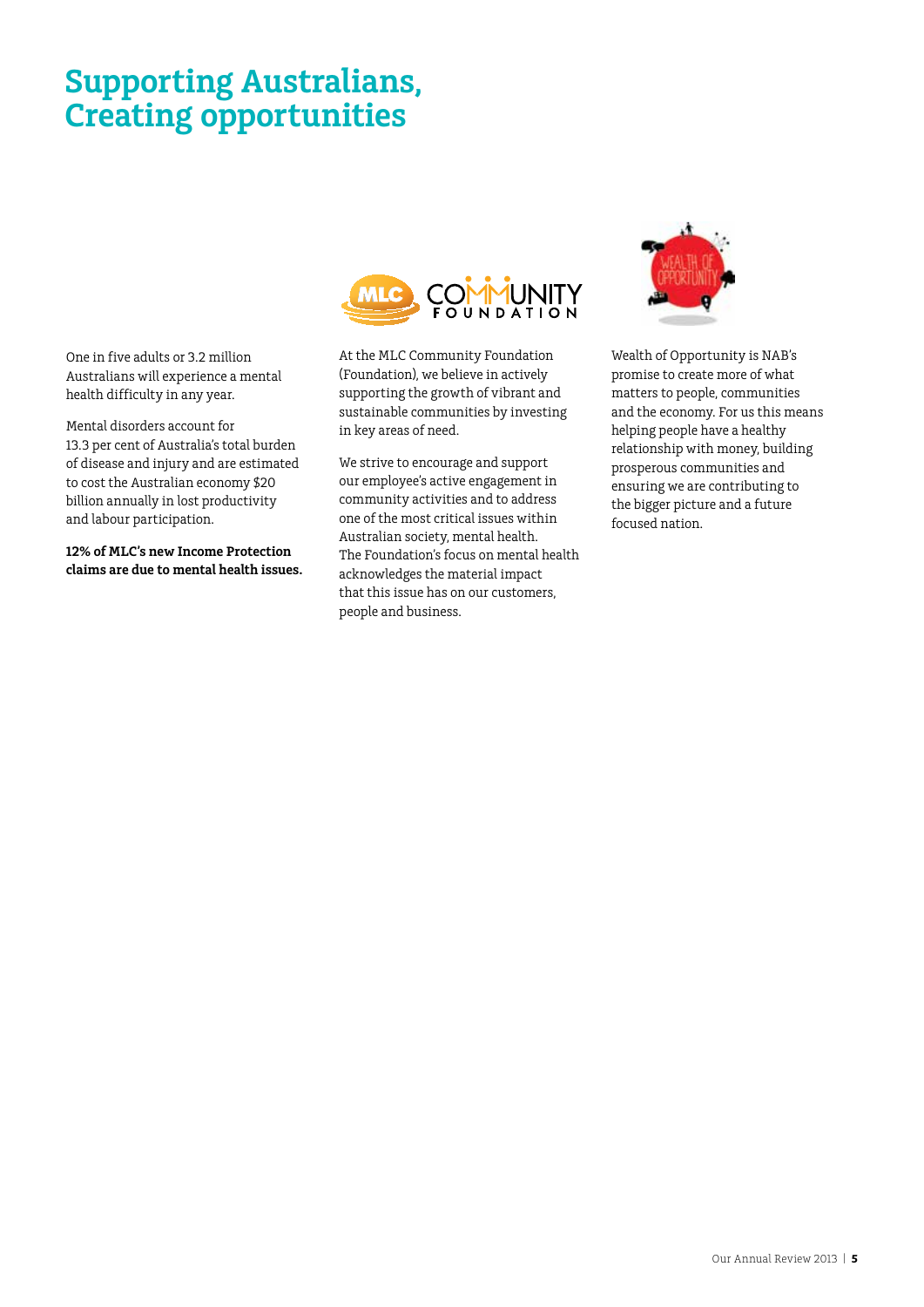# **MLC Community Foundation**

In July 2013 the MLC Community Foundation announced a re‑commitment to fund Lifeline for a further two years.



Lifeline Australia Business Luncheon, Chair John Brogden, Ian Thorpe, Lifeline Australia CEO Jane Hayden

# **Extending our major partnership with Lifeline Australia**

The Foundation's major partnership is with Lifeline Australia, in their vision of an Australia free of suicide. This builds on a relationship that is providing vital support for many thousands of Australians every year. In extending the five-year relationship, the Foundation has re-committed to specifically supporting Lifeline's Online Crisis Support Chat, as the founding partner and largest single source of private funding.

The Online Crisis Support Chat connects people with trained workers via text-based, one-on-one online chat. This service will continue to support a minimum of 27,000 help-seekers every year.



# **Shared value**

The MLC Community Foundation has supported Lifeline Australia by assisting them with business mentoring, developing marketing and communication plans, guiding them on strategy and including them in NAB community learning opportunities.

Lifeline Australia also provides training to NAB Care's employees in mental health identification and referral processes, which further demonstrates the strength and quality of this partnership.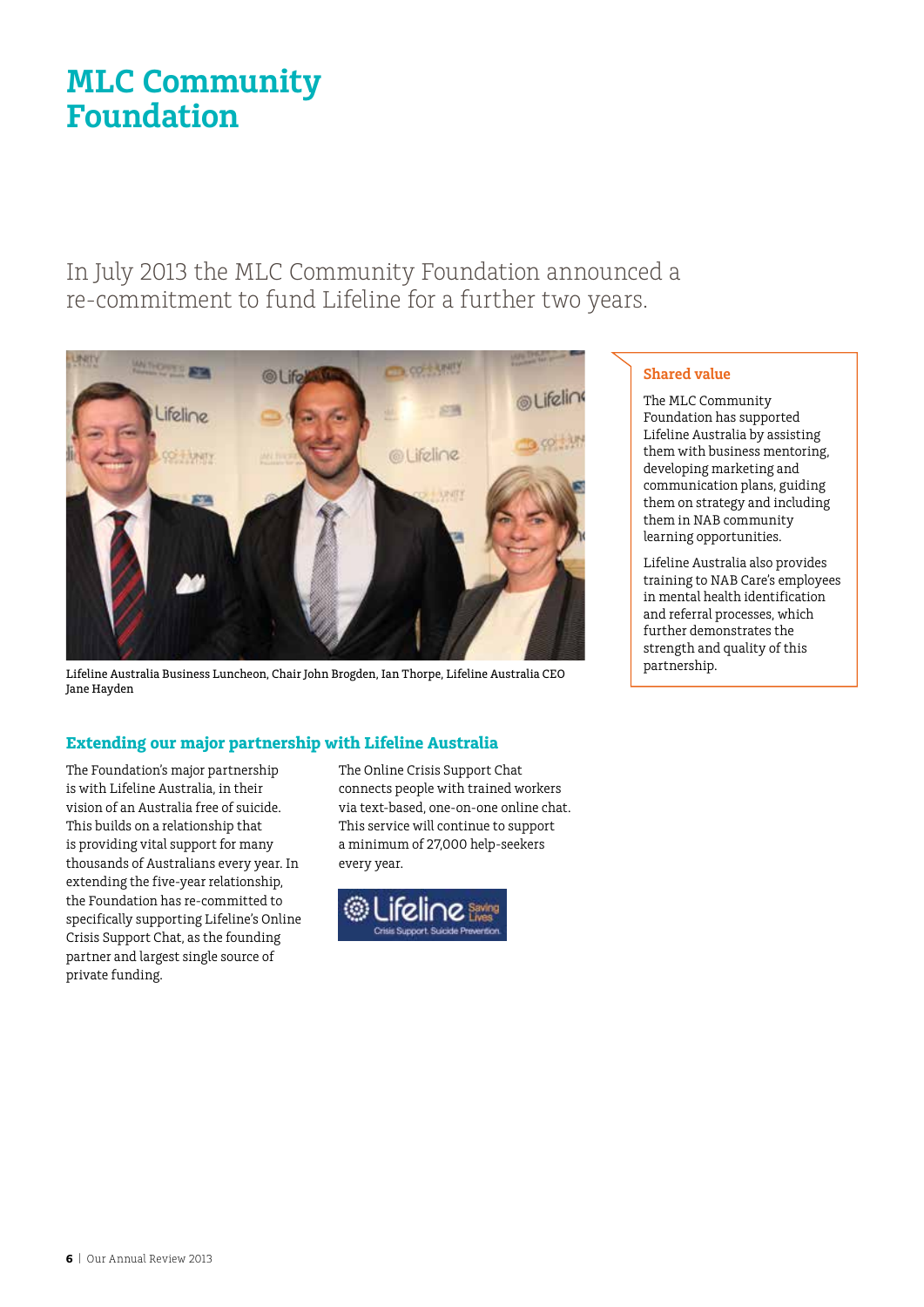

# by Mypine Foundation

# **Social impact grant recipients**

The Foundation awarded social impact grants in July 2013 to four social purpose organisations. These organisations were selected based around a mental health theory of change called HOPE, which focusses on specific outcomes:

- Help understand the brain to develop new treatment strategies
- Open collaboration that creates collective impact
- Power of innovation, to reach out to those in need
- Enterprise solutions, employment for people with long term mental health issues.

The Foundation's Power of innovation grant has been awarded to Inspire Foundation – "All young people are happy and well" Inspire's flagship program, Reachout.com is a Web based initiative that offers information, support and resources to help young people improve their understanding of mental health issues, develop resilience, and increase their coping skills and help-seeking behaviour. Inspire's WorkOut program was developed to enable young users to tackle their thoughts and attitudes, one activity at a time. The Foundation's funding will be used to develop a suite of applications based on the top five missions from this program.



The MadCap Cafe Social Enterprise provides employment opportunities for people challenged by mental health and has been awarded the Enterprise solutions grant.

MadCap was established in 2008 by Ermha Inc, a long standing community mental health organisation, to train, employ and transition people who live with a mental illness into the open employment market or to recommence studies. MadCap Cafe is one of 22 Ermha programs. There are currently 5 MadCap Cafes around Melbourne. Over the past 5 years, MadCap has developed the systems and processes that support the provision of tailored training for people with significant barriers to employment and now is the time to expand the MadCap brand and message across Victoria and throughout Australia.



is an internationally recognised leader in applying gene-based research to treat and prevent major diseases. The Garvan was awarded the Foundation's grant to Help understand the brain to develop new treatment strategies. Understanding the brain is one of the greatest challenges of the modern age. This ground break research program will investigate improved treatment, diagnosis and understanding of mood disorders and schizophrenia.



provides national leadership for the meaningful reduction of suicides in Australia and has been awarded the Foundation's Open Collaboration Grant. To effect significant change in suicides, the leading mental health and suicide prevention organisations within the community sector have formed the National Coalition for Suicide Prevention. The coalition, the first of its kind in Australia, was formed in 2012 and comprises more than 20 organisations responsible for delivering a range of services in suicide prevention nationally. As the lead organisation, SPA drives the coalition using the principles and framework of collective impact to bring together business, community and government organisations to accelerate positive outcomes in promoting individual and community resilience, connectedness and mental health well-being.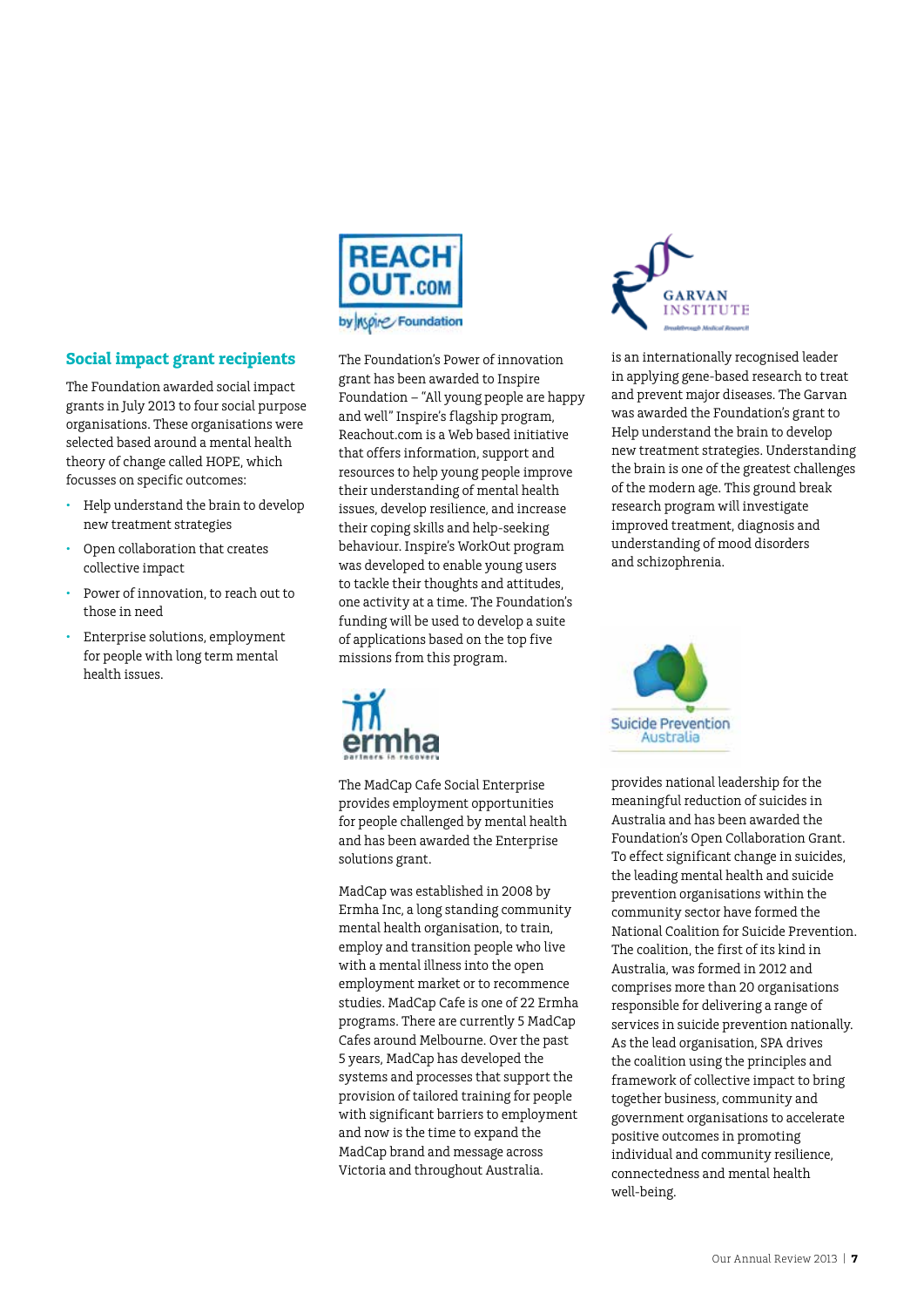#### **Measuring our social impact**

During 2013 the MLC Community Foundation and the Lifeline Foundation undertook an impact study to measure the social value created by Lifeline Crisis Support Chat Service in suicide prevention in Australia. Lifeline has found that the Online Crisis Chat Service is attractive to many people seeking help. In fact, 37% of users of Crisis Chat stated that they will not use other services.

SROI is an internationally recognised approach for understanding and measuring the impacts of a program or organisation from the perspective of material stakeholders. A monetary figure is then used as a proxy to represent the value of outcomes experienced by stakeholders. This SROI forecast is based on a typical year of funding for the Lifeline Online Crisis Support Chat Service.

# Other statistics include:

**27,000**

provided per annum



of contacts are under 34 years of age

# **45%**

state that they have thoughts of suicide on Lifeline

**59%**

come from regional or rural areas in Australia

#### **Social return on investment findings**

For every dollar invested in the Lifeline Online Crisis Support Chat Service, there is a social return valued at \$8.40. This figure represents the value, calculated using financial proxies, of the accumulated impacts across various stakeholders—users of the service, friends and families, emergency services personnel, health and hospital services.

- • More than 50% of service users surveyed were able to nominate other health and community services that they had used.
- • 75% of these users then stated that they 'definitely' or 'probably' would not have approached other services.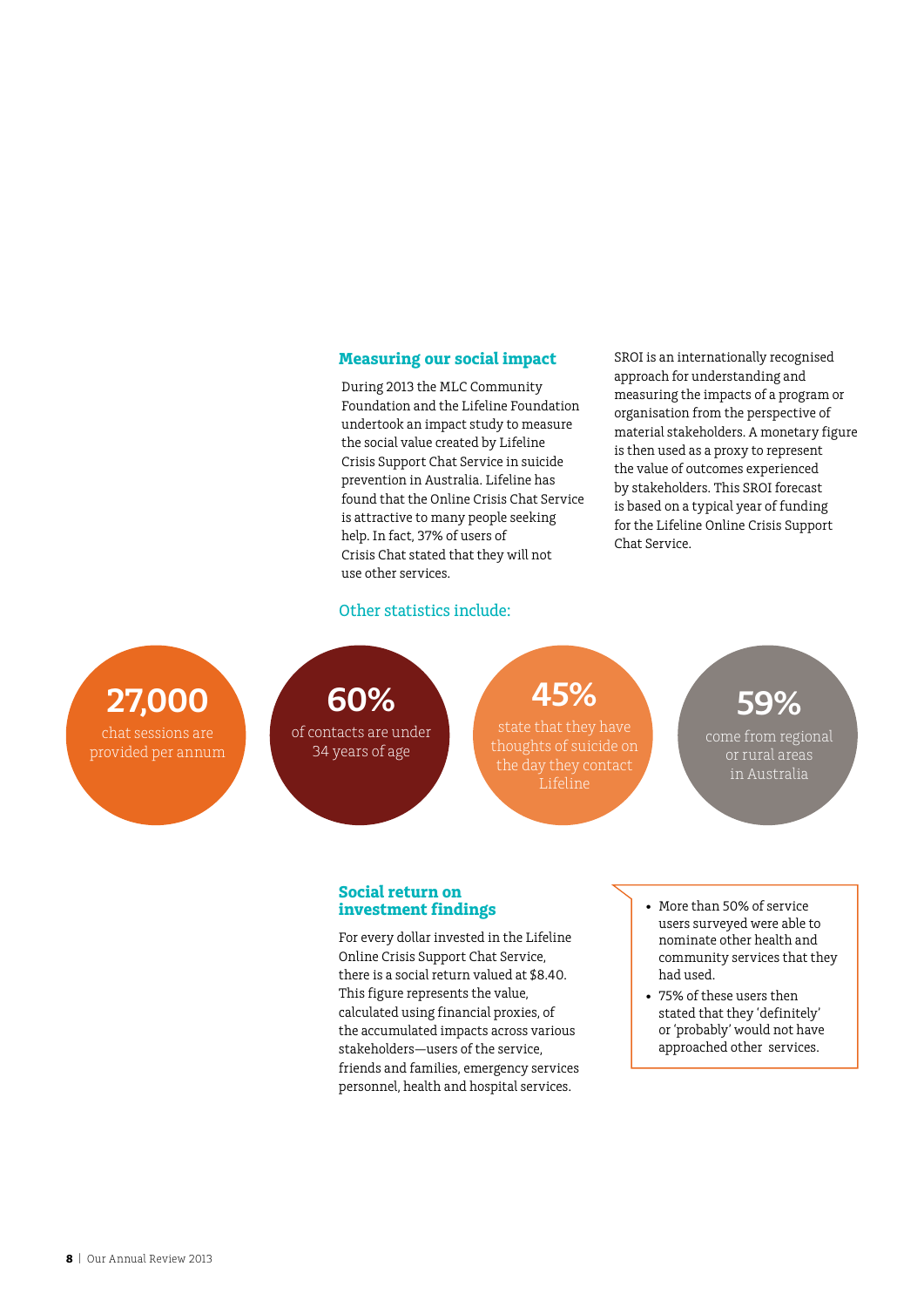# **Social impact of Lifeline online Crisis Support service**

### Social outcomes

Three main social outcomes were identified for the service users:

- • Reduced suicidality / self-harming potential
- • Improved resourcefulness
- • Enhanced belonging

In addition, two areas of cost re-allocation were identified for public services:

- • Reduced use of hospital services
- • Reduced call outs for police and emergency services

#### Value per outcome

The spread of value across these 5 outcomes are depicted in the figure below.



The spread of social value across these stakeholders and a summary of social value creation is depicted below.

|                                             | <b>Total social value</b><br>per stakeholder | <b>Present value of social</b><br>value to stakeholder |
|---------------------------------------------|----------------------------------------------|--------------------------------------------------------|
| <b>Crisis Intervention</b><br>(High Risk)   | \$2,367,059                                  | \$2,233,075                                            |
| <b>Crisis Aversion</b><br>(Medium Low Risk) | \$3,166,579                                  | \$2,987,339                                            |
| <b>Emergency Service</b>                    | \$469,884                                    | \$443.286                                              |
| <b>Medical Service</b>                      | \$1,639,367                                  | \$1,546,573                                            |
| <b>Total</b>                                | \$7,642,889                                  | \$7,210,273                                            |
| Total value of inputs                       |                                              | \$860,517                                              |

**Social return on investment ratio = (\$1:\$x) \$8.4)**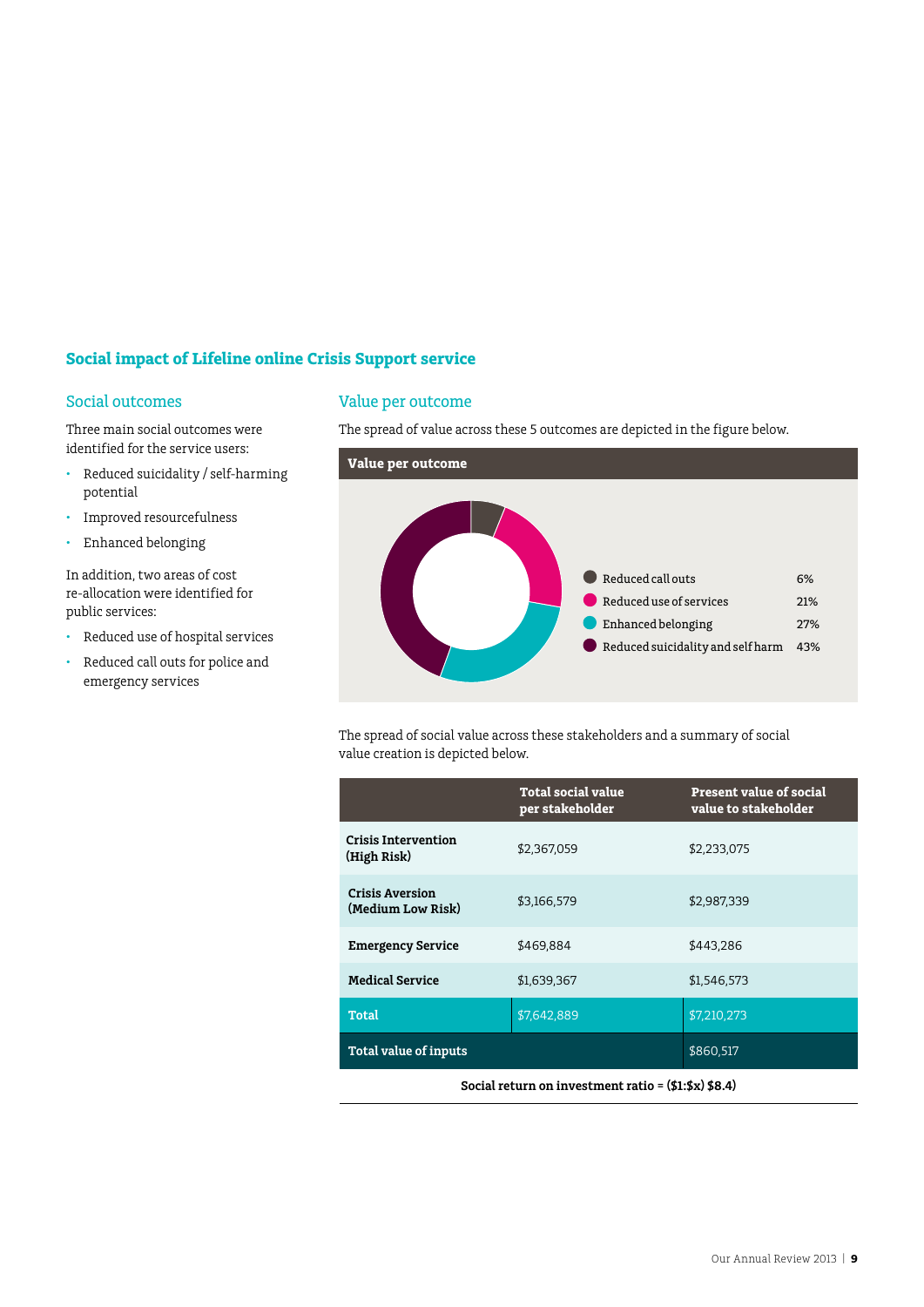



#### **World Suicide Prevention Day – 10th of September 2013**

The MLC Community Foundation is a member of the National Coalition for Suicide Prevention. On Friday 30 August 2013, the coalition through Suicide Prevention Australia called on Australians to cast a vote in support of suicide prevention. This corresponded with the timing of the Federal election.

For too long the number of Australians taking their life each year has remained high with 65,000 Australians attempting suicide each year.

Vote 1 for Suicide Prevention campaign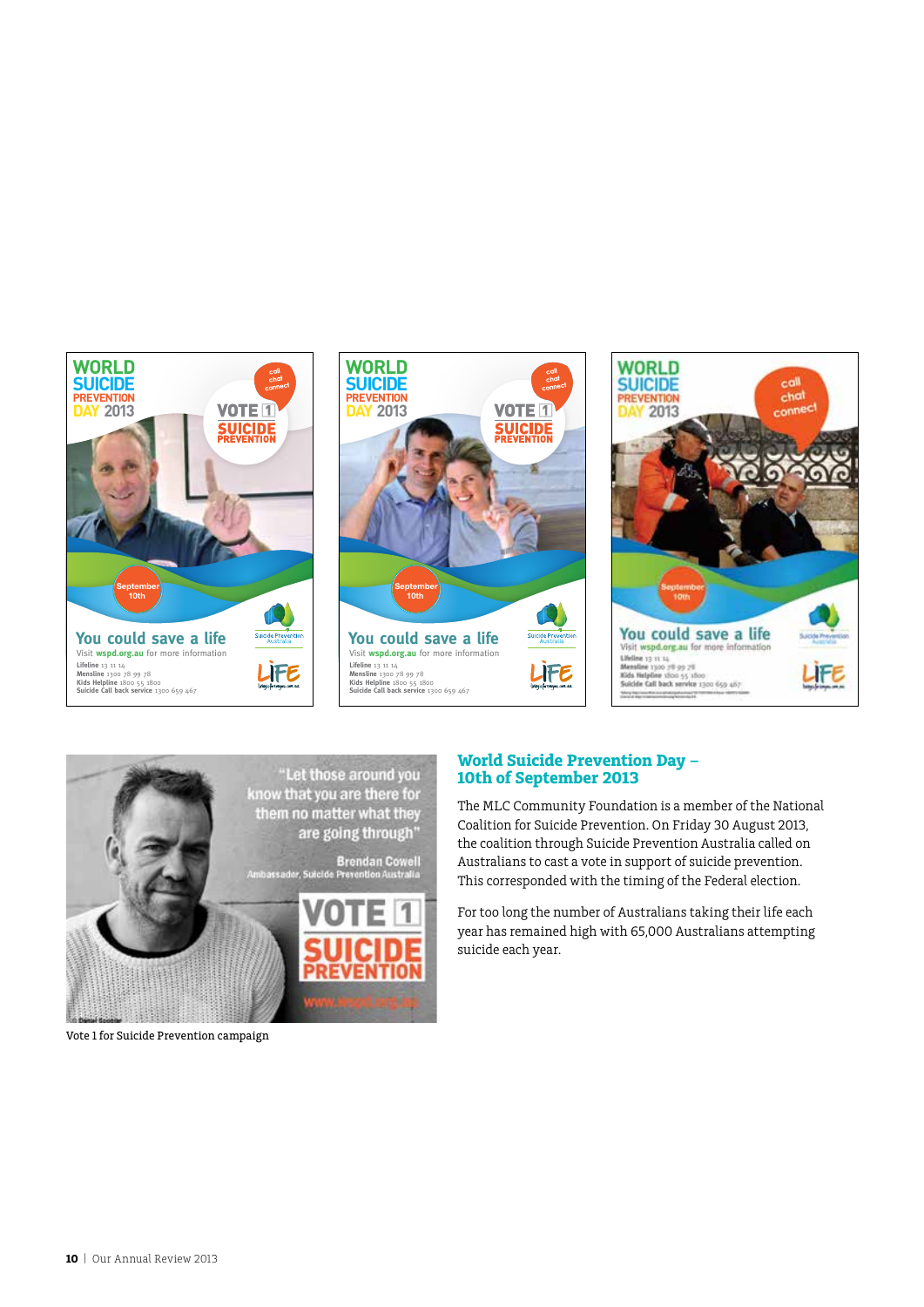

Inaugrual Festival of Smiles

#### **Making our employees smile**

The inaugural Festival of Smiles was held in MLC's North Sydney Office in April 2013, with some of the NAB's biggest personalities pitted against each other in a series of high energy debates.

The mini debates were based on the nature of happiness as there are two sides to discussing mental health. In the general debate there is the tendency to dwell on the problem lending to isolation and gloom. The event promoted a new philosophy that mental health needs hope and optimism, to show collective support to all Australians impacted by mental health.



Festival of Smiles debaters and judges



Michaela Healey promoting R U OK Day

A second Festival of Smiles event was held in Melbourne's 509 St Kilda Road Office that co-incided with R U Ok Day, which was promoted across the NAB Group.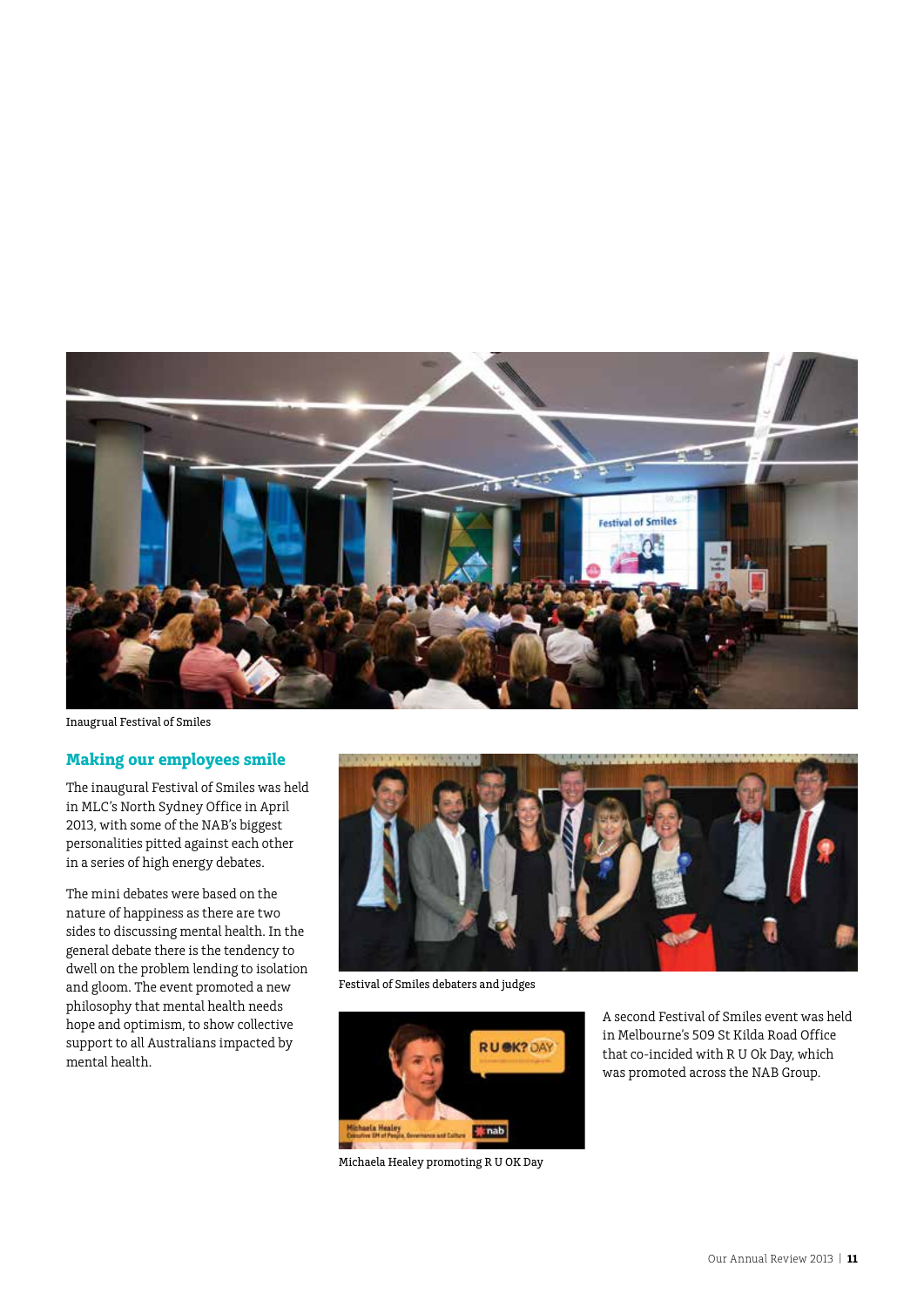# **Mental Health Council of Australia book launch**



Mental Health Council of Australia publication Perspectives

The MLC Community Foundation supported the production of the Mental health Council of Australia's strategic publication titled 'Perspectives'. The book represents a snapshot of an important moment for the mental health sector in Australia, a time of real and meaningful reform.

Articles from Australia's leading minds on mental health and mental health reform take a contemporary look at the sector, highlighting solutions that aim to improve the lives of millions of Australians affected by mental illness.



## **Jean Hailes for Women's Health**

With 32% of women in Australia experiencing anxiety over their lifetime, the MLC Community Foundation was proud to partner with grant recipient Jean Hailes for Women's Health to develop an innovative evidence-based online resource aimed at preventing common mental health problems in women.

Launched in Melbourne on Friday 29 November, by Senator the Hon. Michaelia Cash, the Minister Assisting the Prime Minister for Women, Anxiety: Learn, Think, Do is a proactive 'hub' of information that will help women to understand worry and anxiety, helping to reduce the prevalence of anxiety-related disorders across Australia. The anxiety resource has been developed and co-authored by leading mental health specialists at Jean Hailes – Jane Fisher, the Jean Hailes Professor of Women's Health at Monash University and psychologist Dr Mandy Deeks, Head of Translation, Education and Communication.



Launch event: Senator the Hon. Michaelia Cash

Including self-assessment and self-management tools, videos with the experts, as well as personal podcast stories to listen to, this user-friendly resource caters to women's needs across the life span. Using simple questions, the tool guides women through the stages of anxiety to help them work out if what they are feeling is worry, anxiety or an anxiety disorder.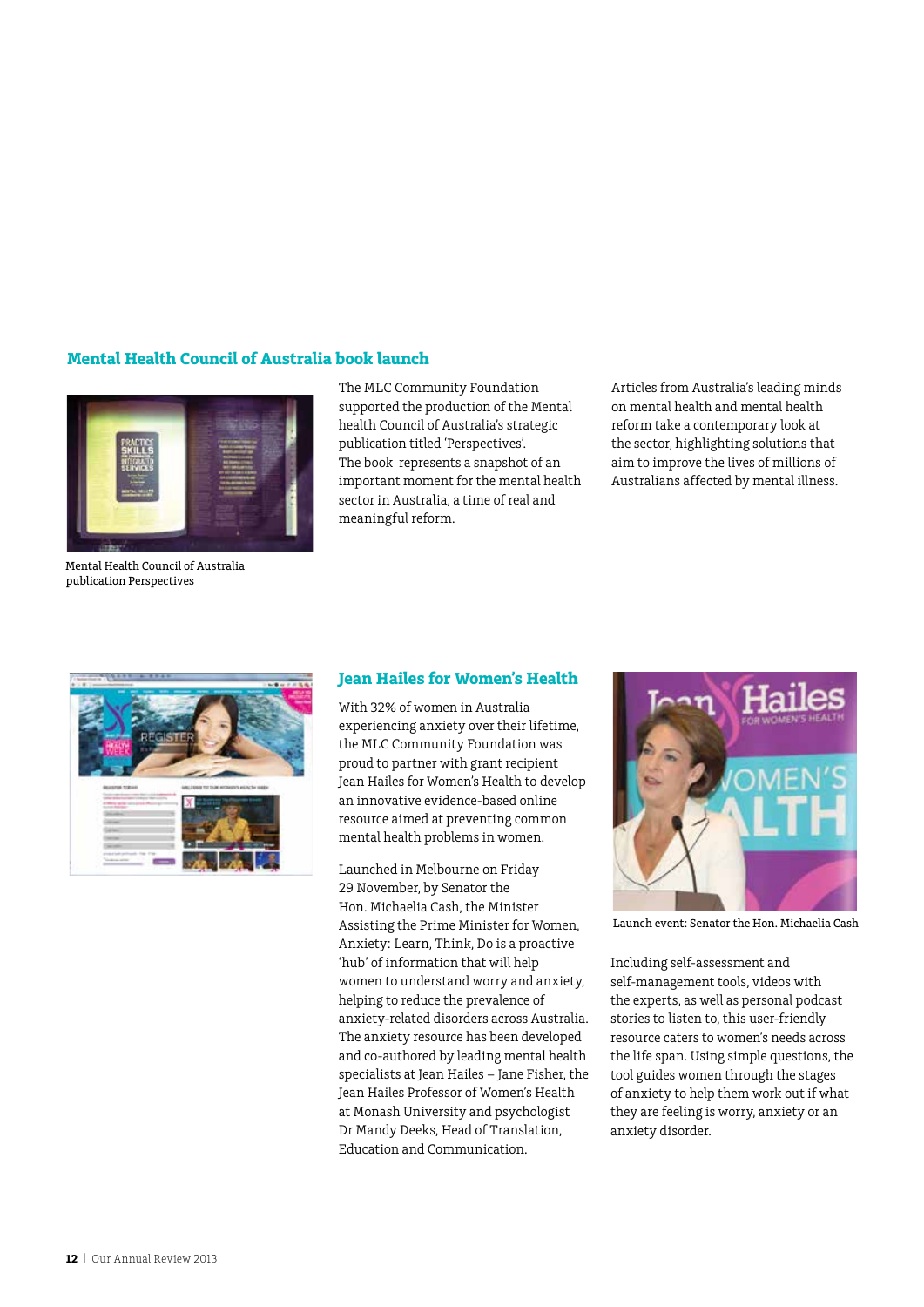### **Partner Forum – Collaboration**

During November the Foundation bought together our five philanthropic partners to share learnings and collaborate on the following emerging themes:

- • Impact investment
- • Measuring social impact
- Growing cost of mental health to the Insure industry
- • Social media

### **Work with key industry bodies**

Philanthropy Australia is the national peak body for philanthropy and is a not-for-profit membership organisation. Its mission is to lead an innovative, growing, influential and high performing philanthropic sector in Australia. For the past 3 years, the MLC Community Foundation have been a leading member of Philanthropy Australia.



NAB's Social media room profiled the Foundation's partners on how they trend on social media

In 2013 we:

- Engaged in professional development seminars
- Facilitated a number of employees who volunteer on NFP Boards to receive one-on-one fundraising mentoring
- • Participated in specific affinity groups and went to market to gauge interest in forming a specific mental health affinity group
- Hosted, in partnership with Philanthropy Australia and NAB Corporate Responsibility a free workshop for 40 NFP fundraising managers to explore millennial generation philanthropy:
	- Who are the new generation of donors and how do you find them?
- What does global research say about the giving trends of the millennial generation?
- How do young donors want to engage with your organisation?
- How can you start to build a strategy around young donors?
- How can you influence organisational leadership to embrace young donor giving?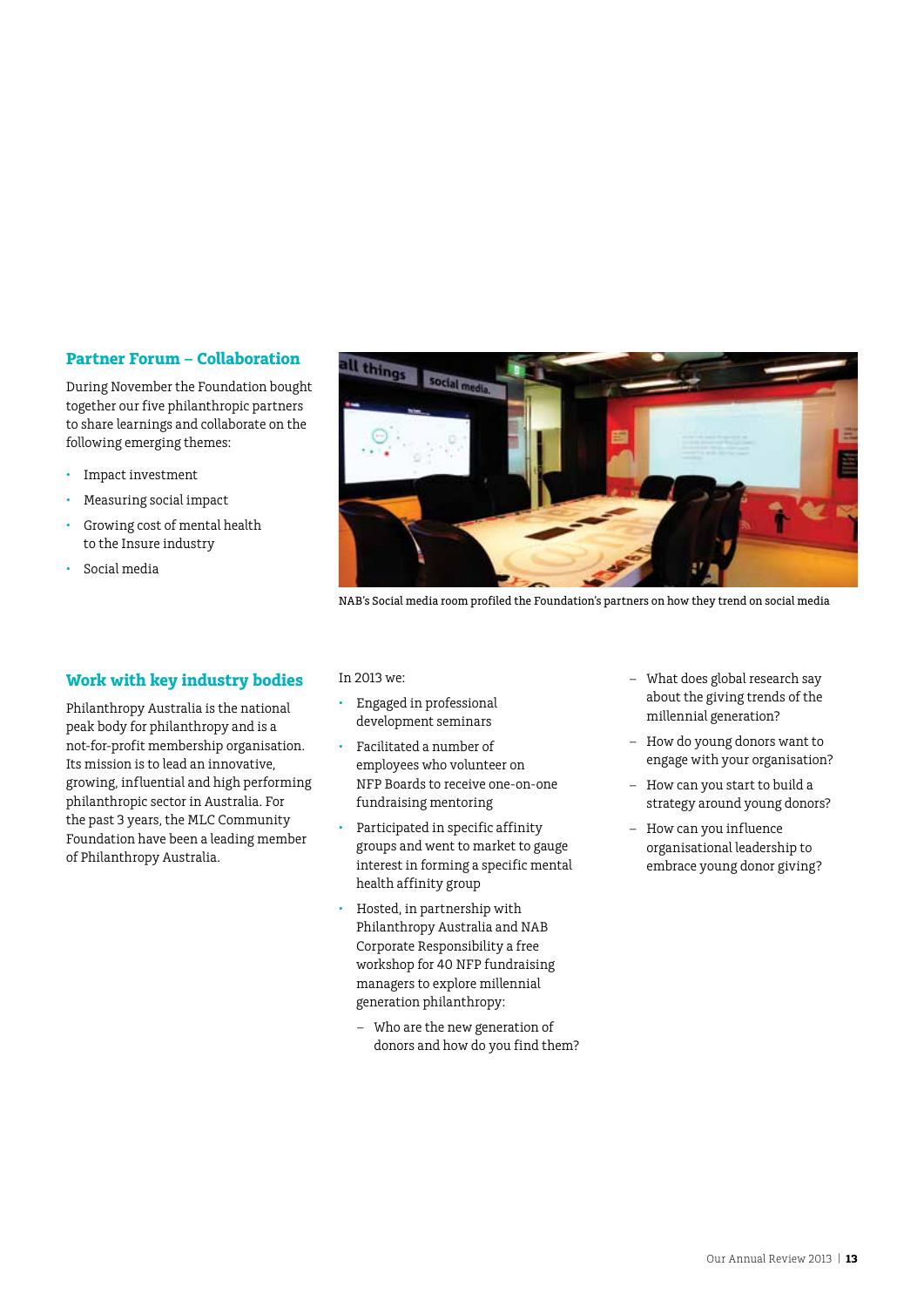#### **NAB Bank of the Future for Business**

Our collaboration spreads far and wide with the MLC Community Foundation recommending and facilitating a past grant partner, Big Brothers Big Sisters to be the community partner in NAB Business Banks Insights program.

This program is a one week intensive training program for business banking associates. Part of the program is to work with a community group on a specific business project. For Big Brothers Big Sisters this involved creating a future strategy for the organisation with reach and growth for their programs. Feedback from Big Brother Big Sister indicated that this week was transformational and inspirational for their organisation.

#### **NAB Graduate team doing skilled volunteering**

A team of NAB Graduates worked with Lifeline during 2012–2013 to measure the environmental and economic impact of Lifeline's social enterprise activity.

As one of the major second hand retailers in Australia, Lifeline plays a significant part in reducing landfill through recycling, reducing the burden on raw materials (where consumers purchase pre-loved goods instead), and providing economic and social benefits to the community. This followed on from the prior year's Graduate group that focussed on reviewing the potential for Lifeline to scope a Social Benefit Bond, focussed on specific Government savings within suicide prevention.

### **Matched fundraising**

The MLC Community Foundation continues to match the fundraising efforts of NAB Wealth employees. The Foundation has matched over \$800,000 of fundraising efforts from NAB employees, over the past 5 years. Over the past year the Foundation has matched \$122,000 from 119 individual and team based matched fundraising requests.



NAB Financial Planning employees presenting Brisbane Legacy with their matched fundraising efforts